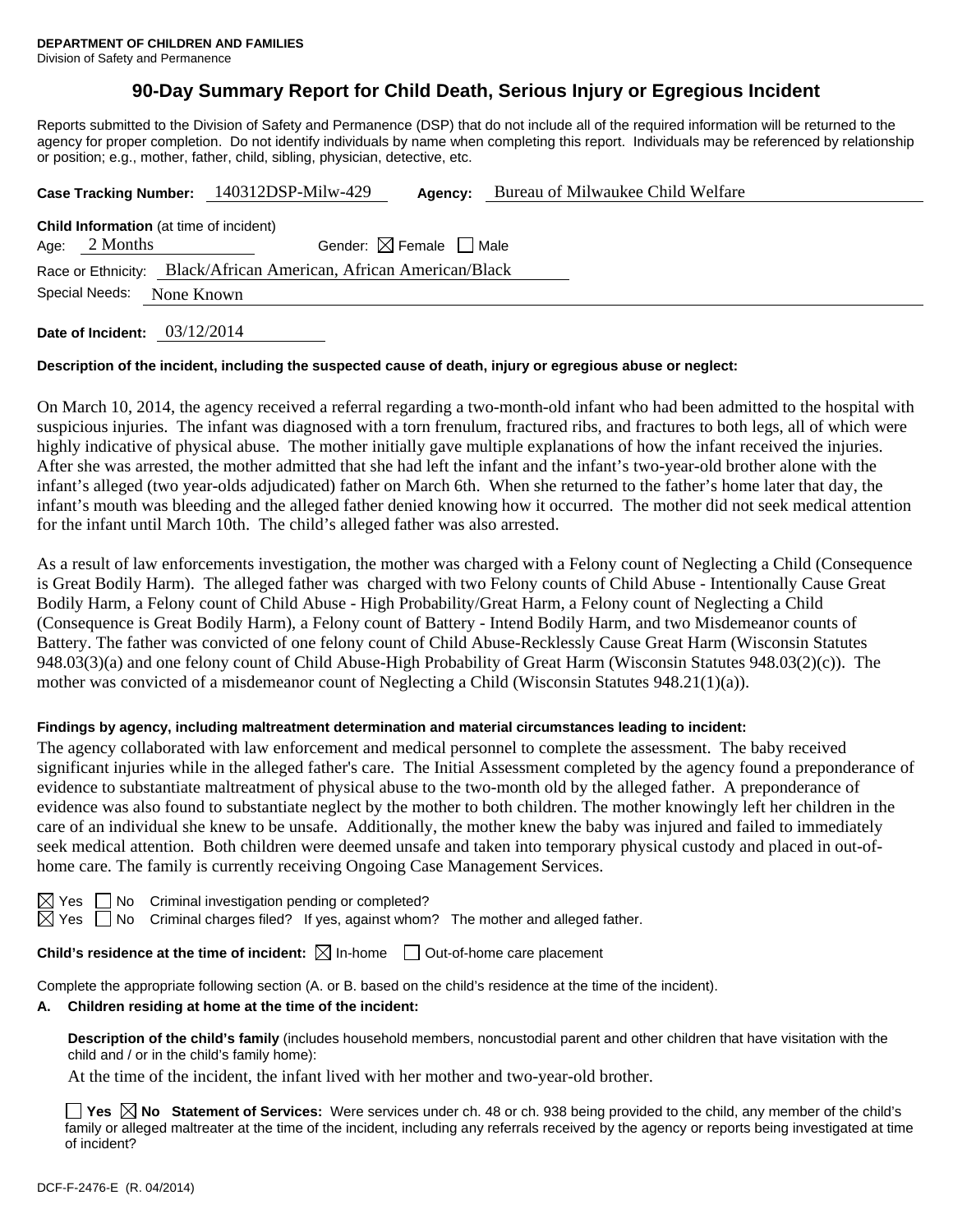**If "Yes", briefly describe the type of services, date(s) of last contact between agency and recipient(s) of those services, and the person(s) receiving those services:** 

N/A

**Summary of all involvement in services as adults under ch. 48 or ch. 938 by child's parents or alleged maltreater in the previous five years:** (Does not include the current incident.)

### N/A

#### **Summary of actions taken by the agency under ch. 48, including any investigation of a report or referrals to services involving the child, any member of the child's family living in this household and the child's parents and alleged maltreater.** (Does not include the current incident.)

(Note: Screened out reports listed in this section may include only the date of the report, screening decision, and if a referral to services occurred at Access. Reports that do not constitute a reasonable suspicion of maltreatment or a reason to believe that the child is threatened with harm are not required to be screened in for an initial assessment, and no further action is required by the agency.)

On 7/22/13 the agency screened out a CPS report.

On 7/8/13 the agency screened in a CPS report referral alleging physical abuse to the 1-year-old (now 2-year-old) by the child's adjudicated father. The Initial Assessment completed by the agency found insufficient evidence to substantiate physical abuse by the father. The child was assessed as safe and the case was closed.

#### **Summary of any investigation involving the child, any member of the child's family and alleged maltreater conducted under ch. 48 and any services provided to the child and child's family since the date of the incident:**

The agency collaborated with law enforcement and medical personnel to complete the assessment. The baby received significant injuries while in the alleged father's care. The Initial Assessment completed by the agency found a preponderance of evidence to substantiate maltreatment of physical abuse to the two-month old by the alleged father. A preponderance of evidence was also found to substantiate neglect by the mother to both children. The mother knowingly left her children in the care of an individual she knew to be unsafe. Additionally, the mother knew the baby was injured and failed to immediately seek medical attention. Both children were deemed unsafe and taken into temporary physical custody and placed in out-of-home care. The family is currently receiving Ongoing Case Management Services.

## **B. Children residing in out-of-home care (OHC) placement at time of incident:**

# **Description of the OHC placement and basis for decision to place child there:**

N/A

## **Description of all other persons residing in the OHC placement home:**

N/A

**Licensing history:** Including type of license, duration of license, summary of any violations by licensee or an employee of licensee or other actions that constitute a substantial failure to protect and promote the welfare of the child. N/A

## **Summary of any actions taken by agency in response to the incident:** (Check all that apply.)

| $\boxtimes$            | Screening of Access report                           |          | Attempted or successful reunification             |
|------------------------|------------------------------------------------------|----------|---------------------------------------------------|
|                        | Protective plan implemented                          | ⋉        | Referral to services                              |
| $\mathbb N$            | Initial assessment conducted                         |          | Transportation assistance                         |
|                        | Safety plan implemented                              |          | Collaboration with law enforcement                |
| MML                    | Temporary physical custody of child                  | $\times$ | Collaboration with medical professionals          |
|                        | Petitioned for court order / CHIPS (child in need of | ⋉        | Supervised visitation                             |
|                        | protection or services)                              | ⋉        | Case remains open for services                    |
| $\boxtimes$            | Placement into foster home                           |          | Case closed by agency                             |
|                        | Placement with relatives                             |          | Initiated efforts to address or enhance community |
| $\overline{\boxtimes}$ | Ongoing Services case management                     |          | collaboration on CA/N cases                       |
|                        |                                                      |          | Other (describe):                                 |
|                        |                                                      |          |                                                   |